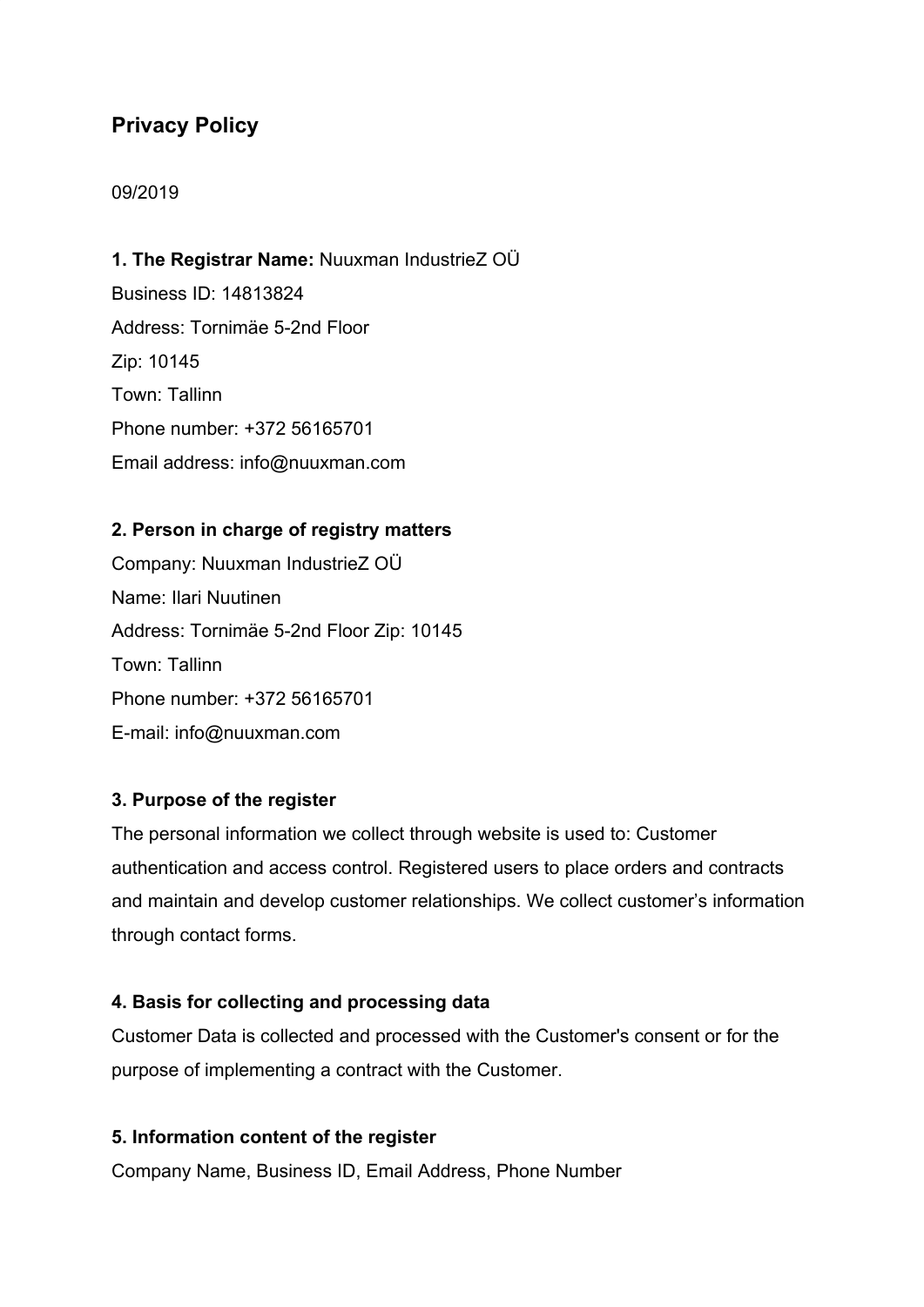#### **6. Retention period**

Personal information will be retained for as long as it is required for the implementation of a contract with the customer or for the development of customer service.

# **7. Regular sources of information**

The register shall collect information on: From person to person. From contact forms. Registers maintained by the authority to the extent permitted by law. Data is also collected through the Google Analytics analytics tool and Facebook Pixel.

# **8. Regular disclosures and transfers of data outside the EU or the EEA**

Information is not regularly disclosed outside the company. Some of the external service or software providers used by the company may store data outside the EU or the European Economic Area.

# **9. Use of cookies**

We use the so-called. cookie function. A cookie is a small text file sent to and stored on a user's computer that enables the webmaster to identify the visitors who frequently visit the site, to make it easier for visitors to log on to the site, and to enable composite information about the visitors. This feedback enables us to continually improve the content of our pages. Cookies do not harm users' computers or files. We use them to provide our customers with information and services tailored to each individual's needs.

If a Visiting User of our site does not want us to receive the above information through cookies, most browser programs allow you to disable the cookie feature. This is usually done through the browser settings. However, it is good to note that cookies may be necessary for the proper functioning of some of the pages we maintain and the services we provide.